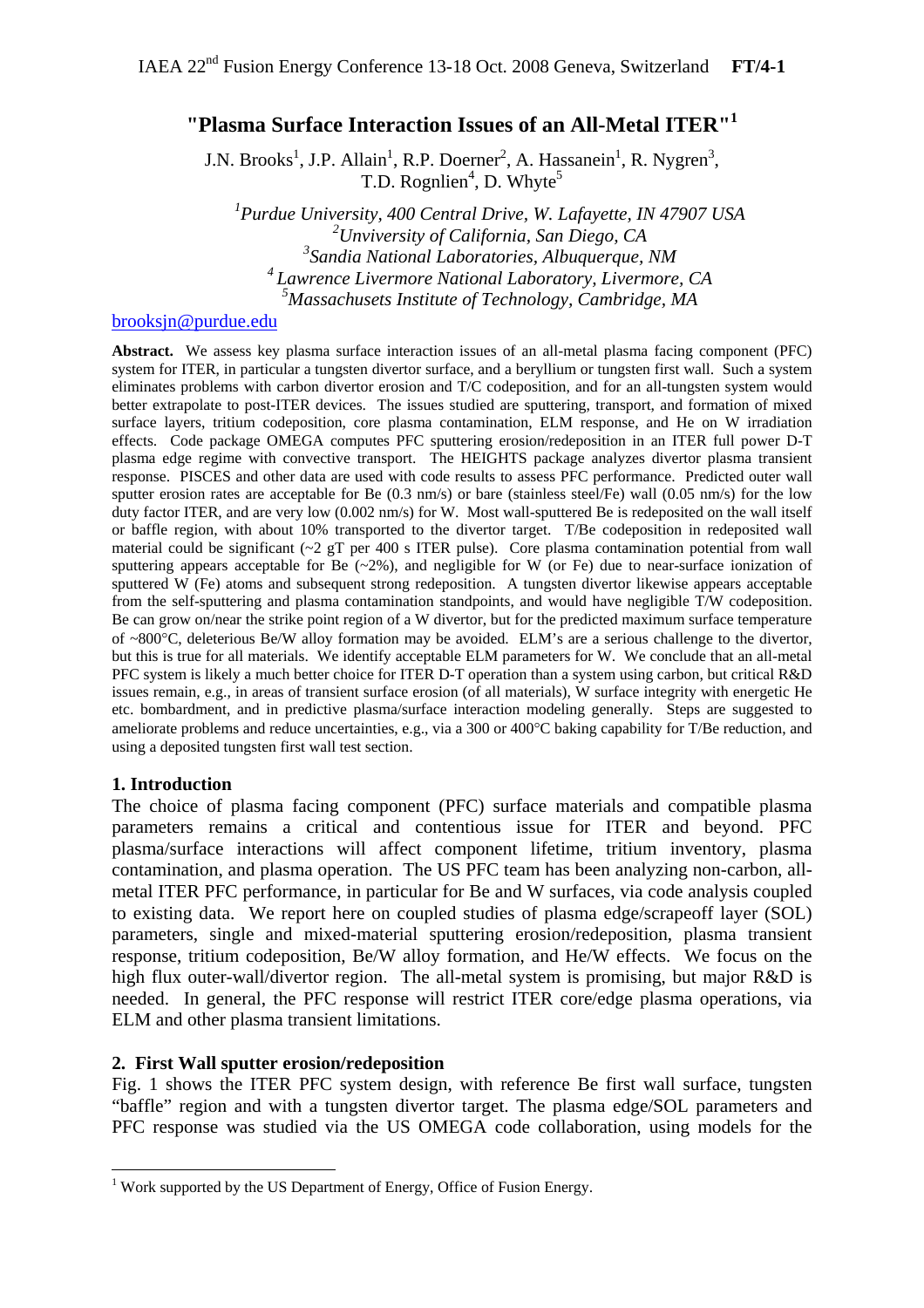expected convective ("blob") transport plus diffusive plasma edge transport regime. OMEGA consists of real-time and off-line coupled codes, comprising the UEDGE plasma fluid code, DEGAS charge-exchange neutrals code, REDEP/WBC code package, TRIM-SP sputter yield code, BPHI-3D sheath code, and other codes.



Figure 1 ITER Plasma Facing Component (PFC) system.

Convective transport results in ~x50 increase of both D-T and He ions and charge-exchange (CX) D-T neutrals to the first wall compared to diffusion-only transport [1,2]. This raises obvious concerns about high wall sputter erosion and subsequent transport. Table I shows sputter erosion rates for a Be or W outer first wall, and an alternative bare stainless steel (Fe) wall. Erosion is computed for incident D,T atoms from charge exchange, and D, T, He and trace O ions, using the respective particle sputter yields and energy/angular distributions, and assuming sheath acceleration of ions at the wall. In spite of high particle flux, the results show acceptable Be or Fe erosion rates for the low duty-factor ITER. The W sputter erosion rate is very low and would extrapolate to a high duty factor (DEMO etc) device.

| Wall surface           | Sputtered current <sup>a</sup> | Erosion rate <sup>b</sup> | Erosion lifetime, 1 mm<br>surface @1% duty factor |
|------------------------|--------------------------------|---------------------------|---------------------------------------------------|
|                        | atoms/s                        | m/s                       | years                                             |
| Beryllium              | $1.9 \times 10^{22}$           | $3.2 \times 10^{-10}$     | ~10                                               |
| Iron (stainless steel) | $1.0 \times 10^{21}$           | $5.0 \times 10^{-11}$     | $~1$ $~60$                                        |
| Tungsten               | 5.6 $\times 10^{19}$           | $1.8 \times 10^{-12}$     | ~1700                                             |

Table I ITER outer first wall sputtering rates; reference-case convective edge plasma regime.

<sup>a</sup> for outer first wall, scaled from lower-half outer-wall results.

 $<sup>b</sup>$  rate approximately spatially uniform; not including local peaking, if any, due to CX from gas puffing</sup>

Table II summarizes current transport/redeposition results for sputtered/ionized wall material. The analysis method is described in detail in [2]. Briefly, a full kinetic 3-D WBC computation is used, with input D-T full power UEDGE plasma background, with sputtered atoms launched with TRIM-SP derived velocity distributions; resulting ions are then subject to charge-changing and velocity-changing collisions with the plasma, including diffusion and convective force effects.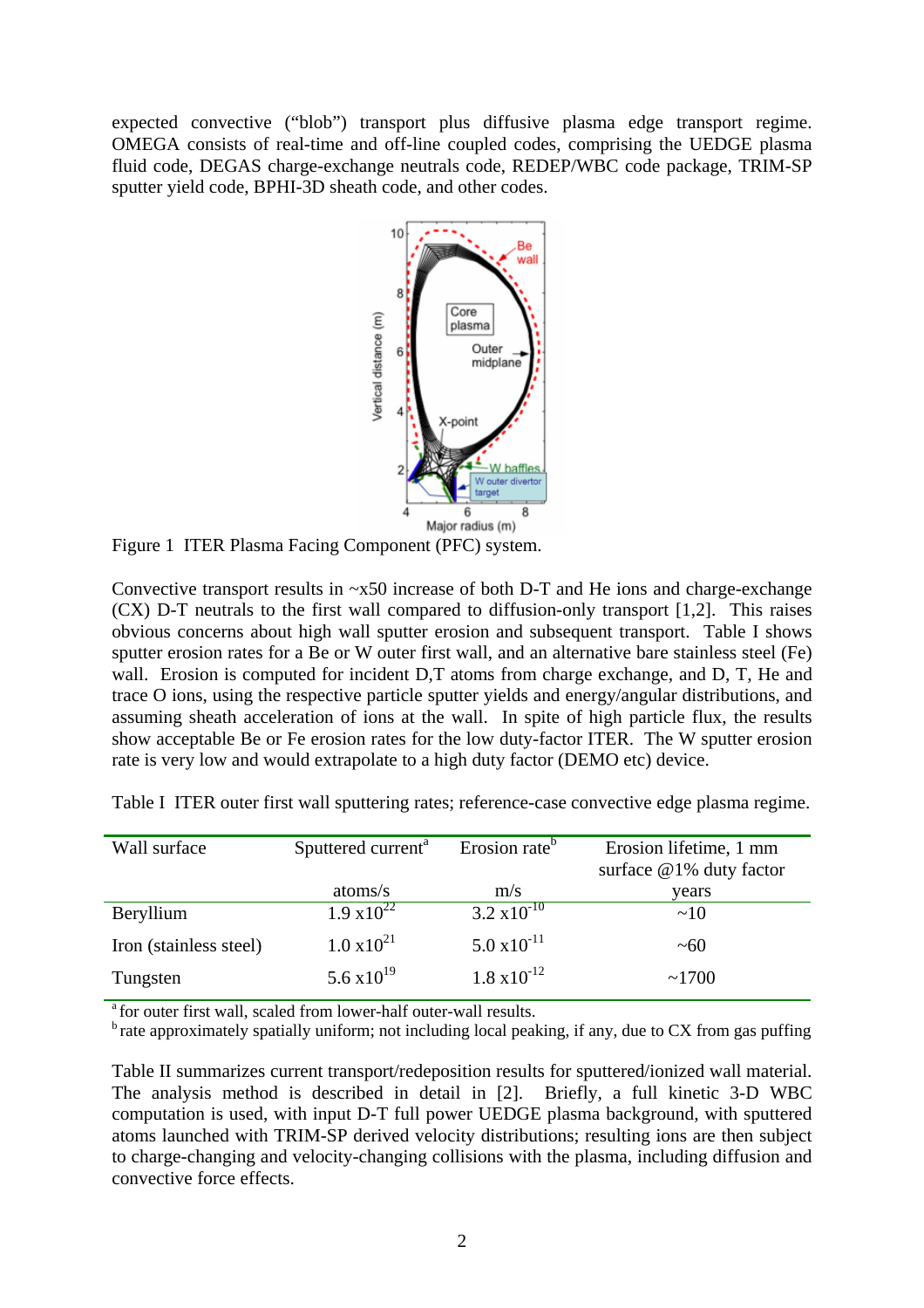| Parameter <sup>a</sup>                                                                                    |                  |                      |                      |
|-----------------------------------------------------------------------------------------------------------|------------------|----------------------|----------------------|
|                                                                                                           | <b>Beryllium</b> | Iron                 | <b>Tungsten</b>      |
| Ionization mean free path <sup>b</sup> , cm                                                               | 11.5             | 6.7                  | 3.5                  |
| Fraction to wall                                                                                          | .28              | .56                  | .75                  |
| Fraction to baffle                                                                                        | .62              | .43                  | .25                  |
| Fraction to divertor                                                                                      | .094             | .008                 | $1.4 \times 10^{-4}$ |
| Fraction to edge plasma boundary                                                                          | .006             | $4.0 \times 10^{-6}$ | 0                    |
| Energy to wall, eV                                                                                        | 61               | 104                  | 149                  |
| Energy to baffle, eV                                                                                      | 118              | 277                  | 512                  |
| Energy to divertor, eV                                                                                    | 273              | 941                  | 2313                 |
| <sup>a</sup> unless otherwise indicated, average for redeposited ions; for outer wall/divertor components |                  |                      |                      |

Table II Transport summary of sputtered outer first wall material; WBC code,  $10^6$ histories/run. Plasma with convection, reference impurity convection model.

b for sputtered atoms, normal to surface

Most sputtered material is redeposited on the wall and baffle, with from ~0-10% going to the divertor and ~0-1% reaching the edge/core plasma boundary, depending on the material. Core plasma contamination potential from wall sputtering−for the reference impurity ion transport model of impurity transport same as D-T ion transport−is acceptable for Be, at ~2% Be/D-T (see Ref. [2] for estimate method), and essentially zero for W or Fe. OMEGA analysis of sputtering of the W *baffle*, both from plasma atoms/ions and from self-sputtering via incident first wall material, likewise shows low erosion rates/contamination.

The reason that wall-sputtered W does not reach the core plasma is fairly simple−sputtered W atoms are ionized close to the wall  $($   $\sim$  4 cm) and hence far  $($   $\sim$  18 cm) from the last closed flux surface (see Fig. 1). The W ions then diffuse/flow back to the wall and/or flow along poloidal field lines to the other PFC components faster then they can diffuse into the core plasma. (This effect is enhanced by convective transport, but also occurs without it.)

This prediction for ITER is in apparent contrast to some present high-Z boundary results e.g., ASDEX-U, where core W is observed [3]; however the geometry/plasma is different than ITER. Also, higher than expected divertor Mo erosion/transport was seen in some C-MOD shots [4]; analysis of C-MOD Mo erosion via REDEP etc. codes is currently underway.

#### **3. Divertor sputter erosion/redeposition**

Fig. 2 shows electron temperature and D-T ion flux at the divertor. Erosion/redeposition analysis of a pure-W divertor, using this plasma solution (with associated density etc. parameters), shows near zero net sputter erosion, due to low gross sputtering to begin with, non-runaway self-sputtering (due to the <30 eV peak plasma temperature at the divertor), very high (~100%) redeposition, and zero core plasma contamination. (This contrasts to a carbon divertor target which has a peak sputter erosion rate of order 10 nm/s).

The effect of wall-sputtered Be transported to an initially W divertor target−not including any surface temperature effects−was assessed in [5] using OMEGA codes including the W-MIX mixed-material code (and further studied here using differences for the Be source function due to plasma thermal force model variations). In spite of significant Be flux to the divertor target, there is no net Be growth over  $\sim 2/3$  of the target, due to re-sputtering by plasma ions and self-sputtering/reflection, but substantial growth, ~1 nm/s, occurs at/near the strike point.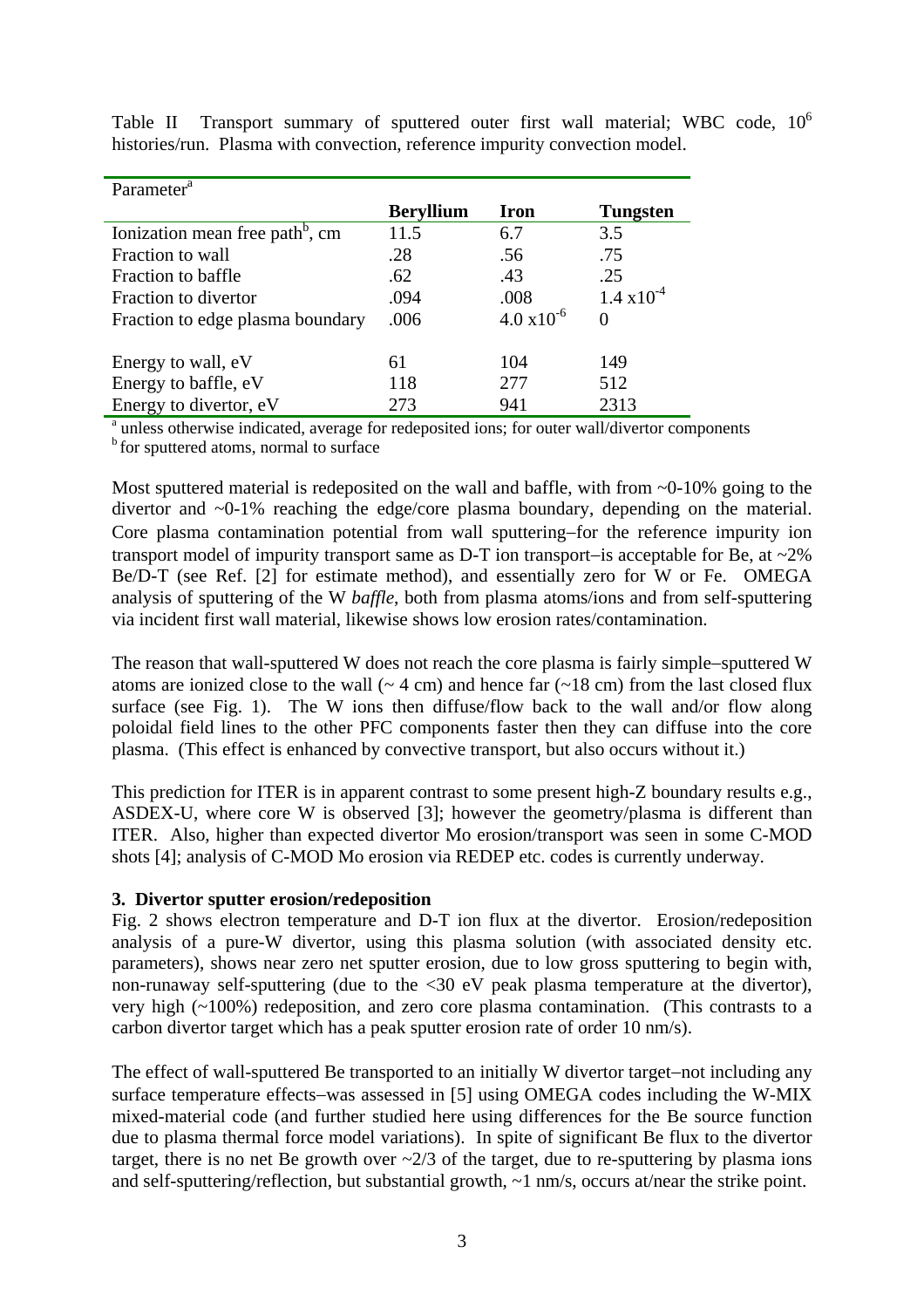

Figure 2 Electron temperature and D-T ion flux along the outer divertor target. OMEGA computation; ITER edge plasma with convection. From Ref. [5]. Strike point at ~0.55 m.

#### **4. Be/W alloy formation at the divertor**

Considering the above results, a potential drawback for a tungsten divertor is the interaction of wall-sputtered Be ions with a high temperature surface to form low melting temperature tungsten beryllide alloys near the divertor strike point. PISCES-B experiments show W-Be alloy formation for a W sample surface temperature exceeding  $750 \text{ °C}$  [6]. The measured diffusion rate for Be in W at 750 °C is  $4.3x10^{-15}$  cm<sup>2</sup>/s, increasing to 5.8  $x10^{-13}$  cm<sup>2</sup>/s at 850 °C. However, both sputtering by the incident plasma and sublimation of Be from the hot surface can act to reduce the alloy growth rate by limiting the availability of surface Be.

Fig. 3 shows the heat flux and resulting surface temperature profile we compute for the ITER W monoblock armor divertor. This is for the above-mentioned ITER base-case D-T plasma with 100 MW input from the core to the edge region. Since the peak temperature is  $\sim 800 \degree C$ , we conclude that evaporation is not a limiting factor in Be buildup. (However, transient heating effects on Be evaporation need assessment). Also, from the point of view of tungsten beryllide formation, the surface temperature is high enough ( $\geq 750$  °C) to promote significant alloy growth only in the region extending roughly 2 cm on either side of the strike point. Even though Be may accumulate on other regions of the W divertor, the surface temperature will apparently be too low to promote the formation and growth of the alloys. While this is encouraging, the extrapolation of relevant laboratory results to ITER is highly dependent on assumptions of exposure conditions, and obviously on plasma conditions, and is difficult to reliably predict at this time. Analysis is ongoing to assess the formation and growth rates of the  $Be_xW$  alloys under full power ITER operation. Of course, Be/W issues can be completely avoided with an all-tungsten system.



Figure 3. Surface temperature and heat flux at the tungsten monoblock outer divertor.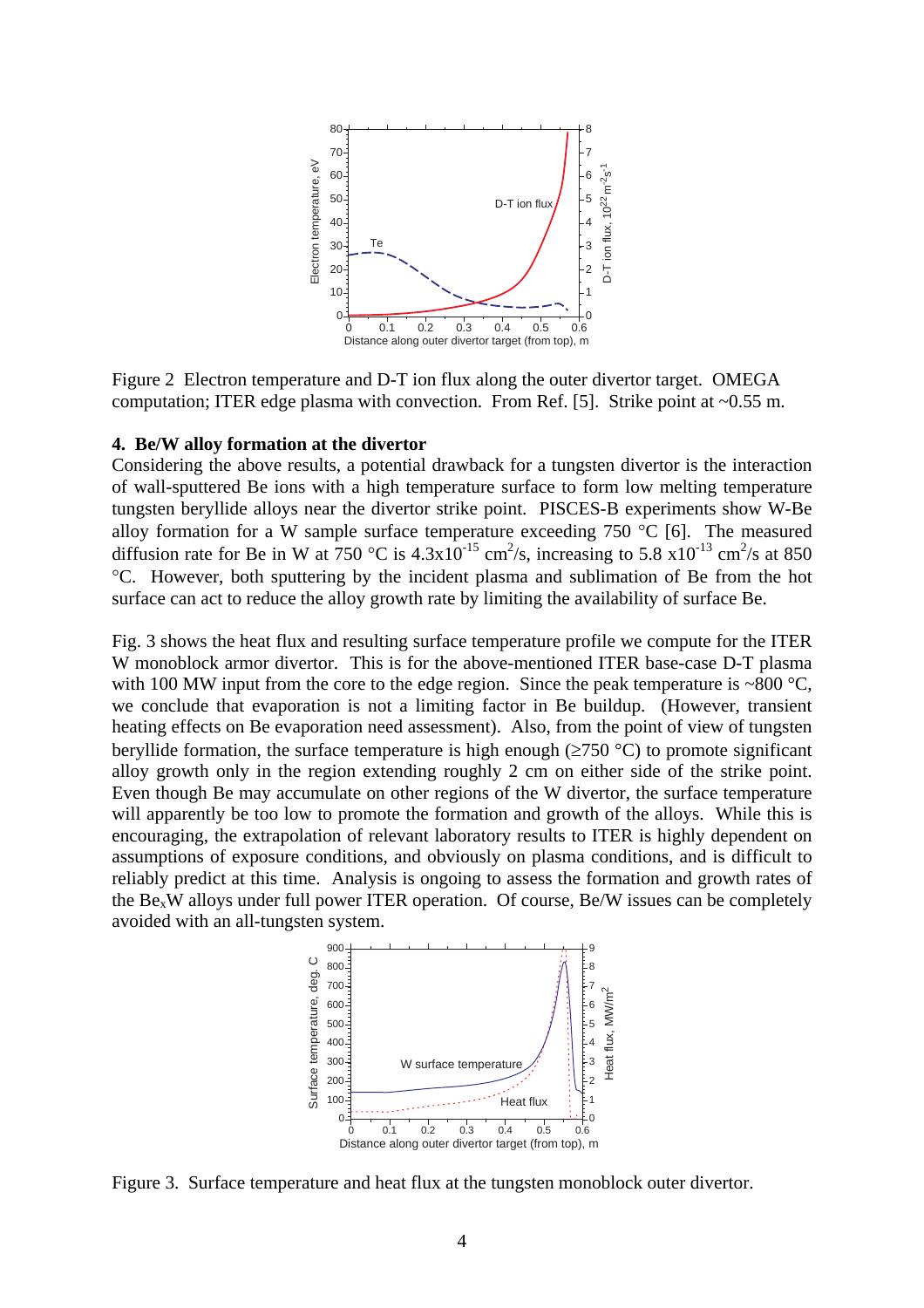### **4. Tritium codeposition**

Tritium is retained in PFCs by codeposition and bulk trapping; we focus here on the nonsaturable codeposition process. For a tungsten divertor, codeposition is negligible due to minimal sputter erosion/redeposition and low T/W trap ratios, and likewise for a W wall. This contrasts to estimates of  $\sim 3gT/400$ -s shot codeposition for a carbon divertor [7-8].

Be is known to trap T in redeposits at room temperature rates not that different than carbon but with trapping falling off more steeply with temperature. A scoping estimate of ITER T/Be codeposition was made in [2]. Two still-rough methods are used here to update the T/Be codeposition estimate, both based on laboratory data, and using a nominal 200 °C ITER PFC surface temperature, except at/near (Fig. 3) the divertor strike point. The first uses a constant value of  $(D+T)/Be$  in codeposits of 0.08 at 200 °C [9]. The second uses a scaling law developed [10] for (D+T)/Be in codeposits under varying codeposition conditions. In the DeTemmerman scaling it is noted that energies far exceeding the experimental parameters are not well reproduced by the model. Although the OMEGA-computed CX energy spectrum in ITER is broad  $(-1-1000 \text{ eV})$ , we approximate it for the trapping estimate with a monoenergetic energy of 100 eV (close to the maximum energy of validity of the model). Also, the value of the Be deposition rate used in these calculations is allowed to exceed the band of experimental values included in the model (x2 at the first wall to x40 at the baffle).

The codeposited tritium calculated using either approach is quite similar, 1.5–1.8 gT/400sshot due to outer-wall erosion. However, the codeposit locations are slightly different: predominantly on either the baffle [Causey values] or on the first wall [DeTemmerman scaling], with codeposition being low  $\langle 20 \text{ mg} \rangle$  on the divertor, or below-divertor (dome region) (~100 mg) in either case.

It is the tritium *release* behavior from codeposits that actually controls the retained tritium inventory. It is presently envisioned to increase the baking temperature of ITER from 240 °C to 300 °C. During a 240 °C bake out of the entire ITER vessel, one could expect to remove only  $\sim$ 20% of the tritium residing in Be codeposits. Increasing bake out to 300 °C would remove ~50% of the tritium and a 400 °C bake out would release 85-90% of the tritium. The tritium release behavior is described in more detail in [11]. Better estimates of ITER T/Be codeposition will require more spatially-refined plasma parameter, surface temperature, and trapping rate coupling, as well as inner wall Be sputtering/transport analysis.

#### **5. Divertor ELM response**

Edge-localized modes (ELMs) are a serious concern during normal H-mode operation of ITER and future tokamaks. During ELMs, an energy,  $Q_{\text{ELM}}$  of  $\sim$ 1-10% of total core plasma energy  $Q_0$ , is released to the SOL and deposited on the divertor surface in a duration  $\tau_{\text{ELM}}$  of  $\sim$ 0.1-1 ms with a frequency of  $\sim$ 1-10 Hz. The incoming power from SOL to divertor plate in ITER-like devices during an ELM can increase from  $\sim 10 \text{ MW/m}^2$  to  $\sim 300\text{-}3000 \text{ MW/m}^2$ . The HEIGHTS simulation package solves detailed plasma-transient particle energy deposition, evolution of surface materials, debris formation, vapor MHD, atomic physics and radiation transport, and erosion physics [12-14]. Recent enhancements use multidimensional two-fluid hydrodynamic mixing models where the incident D-T plasma is treated separately from the eroded debris cloud of divertor materials. Fig. 4 shows HEIGHTS results for W divertor surface temperature as a function of ELM intensity. Tungsten will start to melt for giant ELMs of energy  $Q_{ELM} > 7-8\%$   $Q_0$ , released at the midplane. The surface temperature will exceed melting temperature and a melt layer thickness of 100  $\mu$ m is developed for giant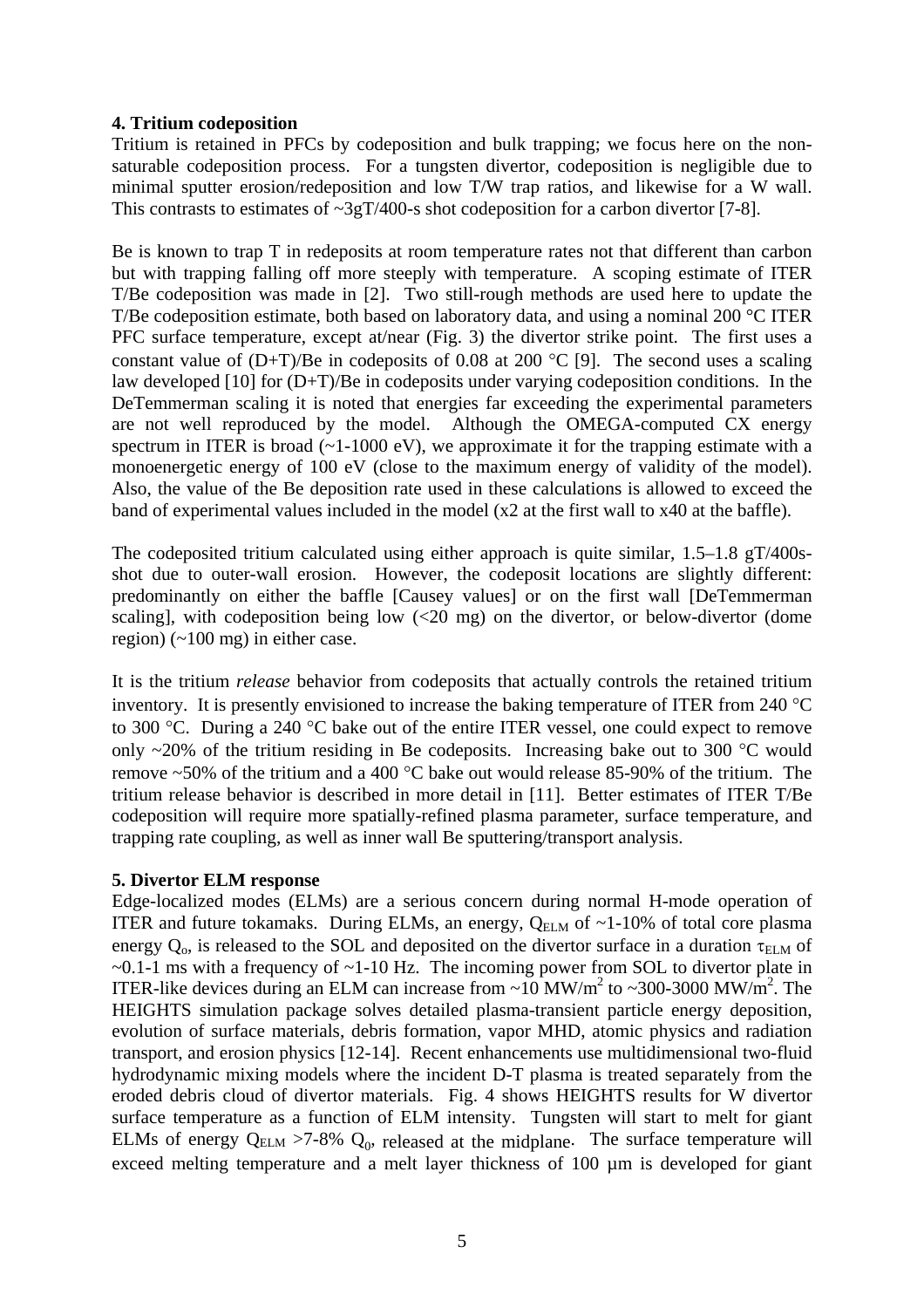ELMs ( $Q_{\text{ELM}} \sim 10\%$   $Q_0$ ) deposited in 1 ms-duration. In this situation, melt layer erosion is a major concern with possible large mass losses due to MHD and splashing effects.



Figure 4 ITER outer tungsten divertor ELM response as a function of ELM energy fraction;  $Q_0 = 127$  MJ released at midplane, ELM duration 1 ms [12].

A major HEIGHTS result, however, is that carbon has similar ELM and other transient (disruptions, VDE's) concerns as tungsten [12-14]. Carbon may also suffer macroscopic erosion from brittle destruction, particularly at higher power deposition, and both W and C will have significant vaporization losses at shorter giant ELM durations. Also, radiation from the resulting vapor cloud for either material can damage nearby components. We have identified acceptable and unacceptable ELM parameter windows for ITER, shown in Fig. 5 for the W case. For the unacceptable giant ELM of 10% or more deposited core plasma energy in 0.1 ms on the divertor (energy density  $> 3 \text{ MJ/m}^2$ ), the erosion is high for carbon (0.2 µm/ELM). For tungsten there is less vaporization erosion than carbon but, as stated, significant melting occurs. For longer deposition times (~1ms) and/or lower ELM energy the surface response for all materials is much better. A further mitigating approach is to inject noble gas to absorb the incoming power and decrease the net power load to the PFC surface below the melting temperature. For example, HEIGHTS analysis shows that for a neon line density of  $10^{17}$  cm<sup>-2</sup> the resulting W surface temperature is less than 1500K which is even lower than the melting temperature of potentially forming Be-W alloys [12].



Figure 5 HEIGHTS parameter window for W divertor acceptable (no-melt) ELM response.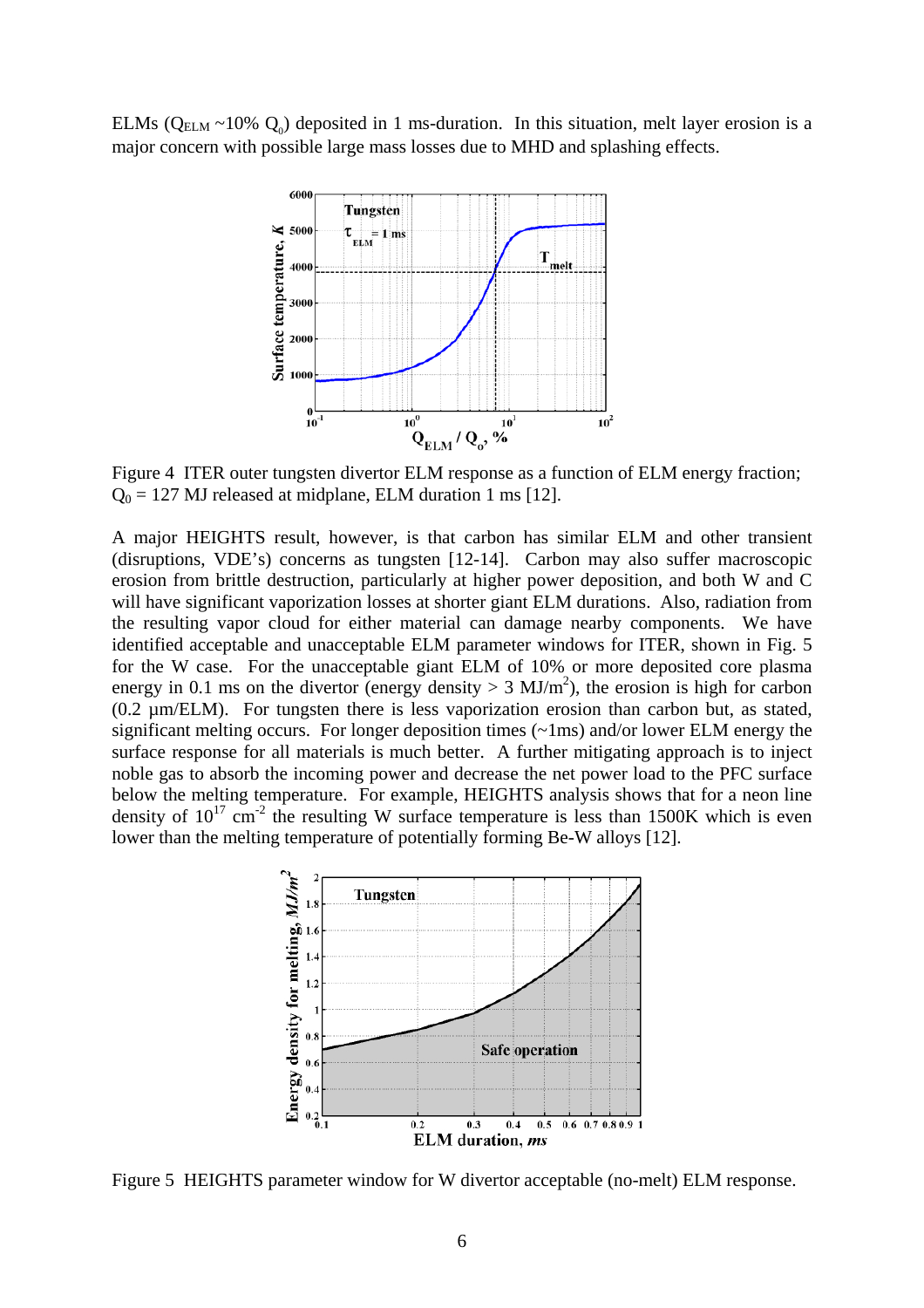## **6. Tungsten helium irradiation effects**

Understanding the role of high-intensity and large dose exposure of He and D-T particles on a tungsten PFC surface is an important challenge for ITER and beyond. Experiments show that tungsten may suffer from He-induced embrittlement and mechanical degradation. Of concern are bubble and "fuzz" formation under He ion irradiation, blistering, neutron-created T trapping sites, dust generation, and overall surface integrity.

W fuzz is a widely seen nano-scale tendril formation of plasma exposed surfaces due to the action of >10 eV He at elevated surface temperature, e.g., [15]. Experiments indicate a temperature threshold of about 700 °C for fuzz formation. This would imply that an ITER first wall, baffle, and most of the divertor−per above temperature calculation−would avoid fuzz problems.

At lower temperatures, i.e. in the divertor region outside the strikepoint, the concern is blistering and development of nano-structures. It is presently difficult to project their effects on W erosion. First, it is unclear if the surface damage is detrimental, through loss of associated micro-particulates, or beneficial due to the opening of the surface to release trapped H/He gases. Secondly, the exact flux and fluence dependencies are unknown and the W surface damage is not universally seen in tokamaks. The most pessimistic projection comes from laboratory observation at RT, reviewed in [16], of ~20 nm structures formed at  $\sim 5x10^{21}$  He/m<sup>2</sup>, which projects a 4-40 nm/s erosion rate if said structures are prone to immediate removal. Such a rate could both limit W lifetime through erosion and dust production, and more importantly, the removed particulates may escape local redeposition. However, present experience with high-Z tokamak divertors [4,17], which typically have some low fraction of He from wall conditioning, is a peak net erosion rate  $\sim 0.1$  nm/s campaign integrated. Recent W exposure in the LHD divertor with pure He plasmas [18] showed a net erosion  $\sim$  6 nm/s from blistering, which if scaled with He fluence at  $\sim$ 2%, also projects  $\sim 0.1$  nm/s net erosion. Therefore, the preponderance of experience points toward acceptable net erosion rates, although the full impact of such "non-atomistic" W erosion for ITER and beyond is still to be determined.

# **7. Testing**

Verifying the robustness of PFCs armored with W or Be tiles is crucial for ITER. We have a history of experiments on water-cooled PFCs with metal armor as well as ongoing tests, e.g., First Wall Quality Mockups for ITER. Among the provocative issues that face ITER and fusion in general is the balance between (a) our testing of PFCs using relatively few specimens under limited conditions that represent the anticipated operational environment, (b) provisions for the consequences of failures such as missing or damaged tiles, and (c) the engineering diagnostics that can determine the status of operating PFCs.

A tungsten test section on the ITER outer first wall is suggested, e.g., by means of a W coating on ITER Be tiles. Deposition of tungsten metal on Be substrate has several challenges including proper growth and synthesis conditions, film stability and appropriate coating strategies. W coatings on tokamak floor tiles has been achieved in the past by plasma arc deposition of about 1-4 um [19]. These coatings were deposited mostly on CFC surfaces. The application of tungsten coatings on Be surfaces raises questions on the stability of W films on Be. Be-W alloys are believed stable and can form after deposition of tungsten on a Be substrate [20]. One primary issue involves thin layers of W  $(-200 \text{ nm or more})$  deposited on Be and at temperatures above approximately 1000K where segregation of Be to the W surface is measured and a defined inter-mixed W-Be region is formed at the near surface.